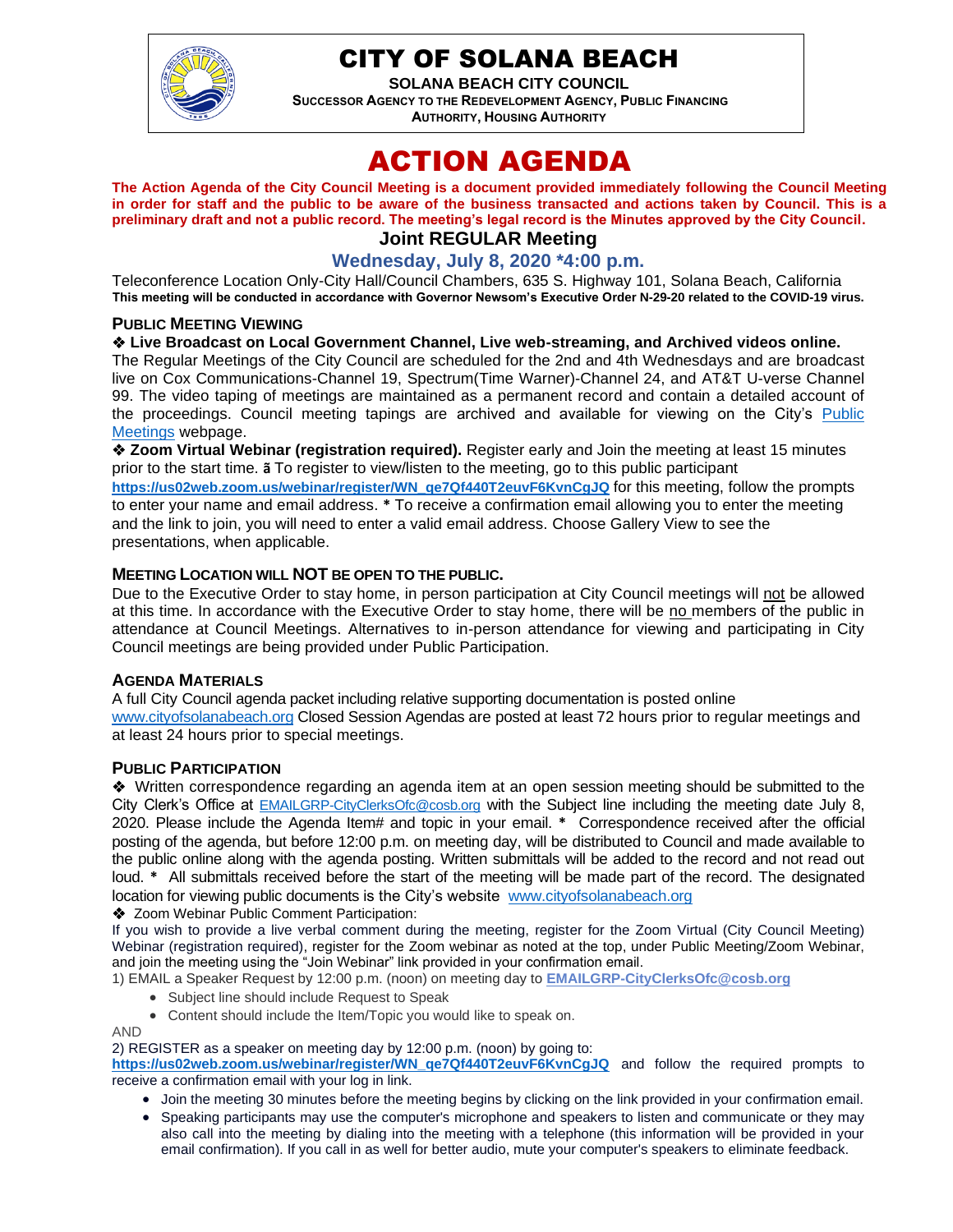- Participants will be called upon from those who have submitted the Speaker Request, registered, and logged on as described above. You will be called on by name and unmuted by the meeting organizer and may provide comments for the allotted time. Allotted speaker times are listed under eac[h Agenda s](https://urldefense.proofpoint.com/v2/url?u=https-3A__www.ci.solana-2Dbeach.ca.us_index.asp-3FSEC-3DF0F1200D-2D21C6-2D4A88-2D8AE1-2D0BC07C1A81A7-26Type-3DB-5FBASIC&d=DwMFaQ&c=euGZstcaTDllvimEN8b7jXrwqOf-v5A_CdpgnVfiiMM&r=1XAsCUuqwK_tji2t0s1uIQ&m=C7WzXfOw2_nkEFMJClT55zZsF4tmIf_7KTn0o1WpYqI&s=3DcsWExM2_nx_xpvFtXslUjphiXd0MDCCF18y_Qy5yU&e=)ection.
- Participants can use a computer microphone and speakers to listen and communicate or dial into the meeting with a telephone (if you log in and call in, mute one of the devices to eliminate feedback).
- Do not self-mute since you will muted when you enter the meeting and organizers will unmute you to provide comments. All oral comments received prior to the close of the meeting will be made part of the meeting record.

#### **SPECIAL ASSISTANCE NEEDED** - AMERICAN DISABILITIES ACT TITLE 2

In compliance with the Americans with Disabilities Act of 1990, persons with a disability may request an agenda in appropriate alternative formats as required by Section 202. Any person with a disability who requires a modification or accommodation in order to participate in a meeting should direct such request to the City Clerk's office (858) 720-2400 [EMAILGRP-CityClerksOfc@cosb.org](mailto:EMAILGRP-CityClerksOfc@cosb.org) at least 72 hours prior to the meeting.

As a courtesy to all meeting attendees, please set cellular phones and pagers to silent mode and engage in conversations offline/muted.

| <b>CITY COUNCILMEMBERS</b>                 |                                        |                                  |  |
|--------------------------------------------|----------------------------------------|----------------------------------|--|
| Jewel Edson, Mayor                         |                                        |                                  |  |
| Judy Hegenauer, Deputy Mayor               | Kristi Becker, Councilmember           |                                  |  |
| Kelly Harless, Councilmember               | David A. Zito, Councilmember           |                                  |  |
| <b>Gregory Wade</b><br><b>City Manager</b> | Johanna Canlas<br><b>City Attorney</b> | Angela Ivey<br><b>City Clerk</b> |  |

#### **SPEAKERS:**

See Public Participation on the first page of the Agenda for publication participation options.

#### **READING OF ORDINANCES AND RESOLUTIONS:**

Pursuant to [Solana Beach Municipal Code](mailto:https://www.codepublishing.com/CA/SolanaBeach/) Section 2.04.460, at the time of introduction or adoption of an ordinance or adoption of a resolution, the same shall not be read in full unless after the reading of the title, further reading is requested by a member of the Council. If any Councilmember so requests, the ordinance or resolution shall be read in full. In the absence of such a request, this section shall constitute a waiver by the council of such reading.

## **CALL TO ORDER AND ROLL CALL:**

## **CLOSED SESSION REPORT:**

## **FLAG SALUTE:**

## **APPROVAL OF AGENDA: COUNCIL ACTION: Approved 5/0**

#### **ORAL COMMUNICATIONS:**

*Note to Public: Refer to Public Participation for information on how to submit public comment.* 

This portion of the agenda provides an opportunity for members of the public to address the City Council on items relating to City business and not appearing on today's agenda by having submitted written comments for the record to be filed with the record or by registering to join the virtual meeting online to speak live, per the Public Participation instructions on the Agenda.

Comments relating to items on this evening's agenda are taken at the time the items are heard. Pursuant to the Brown Act, no action shall be taken by the City Council on public comment items. Council may refer items to the City Manager for placement on a future agenda. The maximum time allotted for each speaker is THREE MINUTES (SBMC 2.04.190).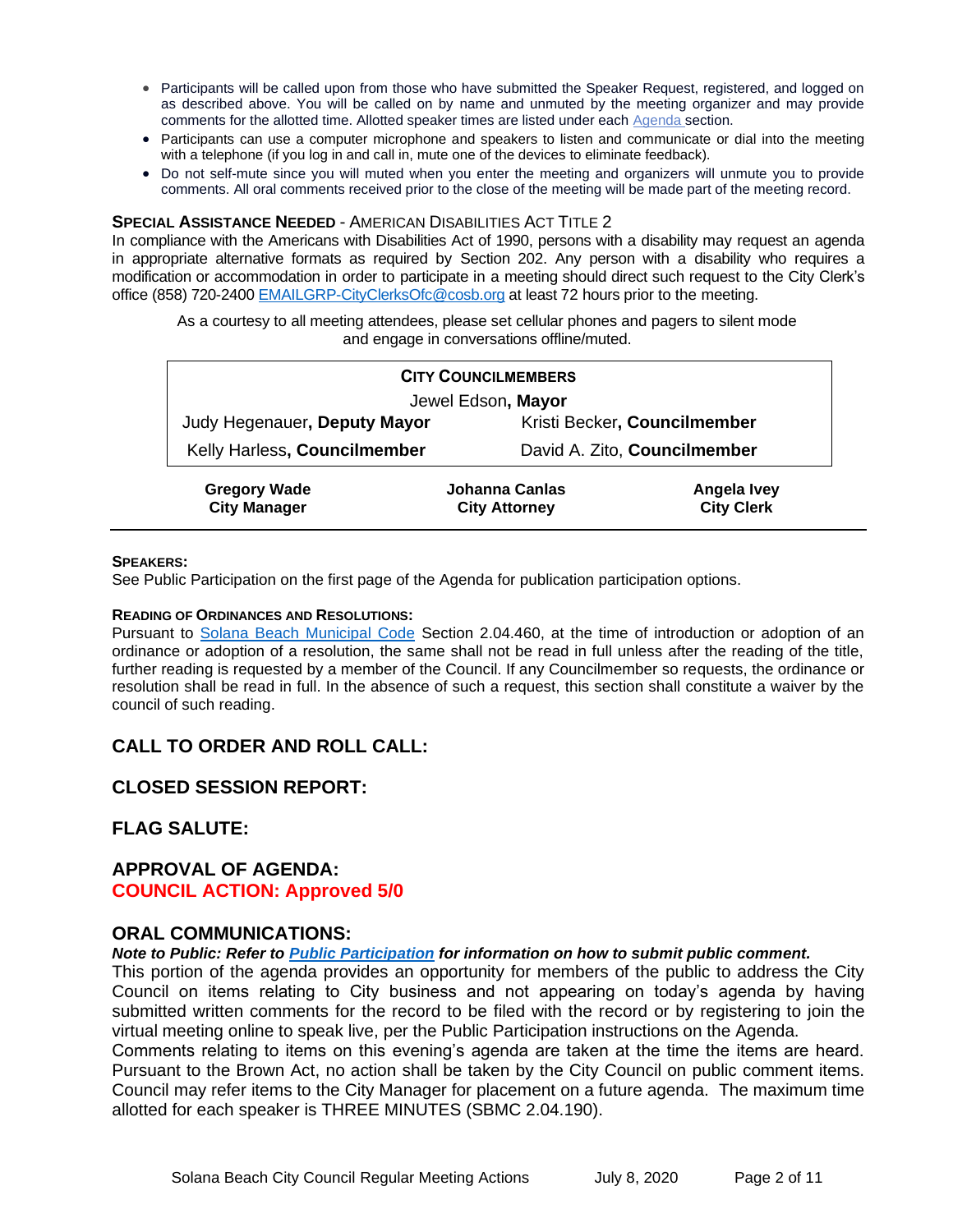# **COUNCIL COMMUNITY ANNOUNCEMENTS / COMMENTARY:**

*An opportunity for City Council to make brief announcements or report on their activities. These items are not agendized for official City business with no action or substantive discussion.* 

# **A. CONSENT CALENDAR:** (Action Items) (A.1. - A.10.)

*Note to Public: Refer to Public Participation for information on how to submit public comment.* 

Items listed on the Consent Calendar are to be acted in a single action of the City Council unless pulled for discussion.

Any member of the public may address the City Council on an item of concern by submitting written correspondence for the record to be filed with the record or by registering to join the virtual meeting online to speak live, per the Public Participation instructions on the Agenda. The maximum time allotted for each speaker is THREE MINUTES (SBMC 2.04.190).

Those items removed from the Consent Calendar by a member of the Council will be trailed to the end of the agenda, while Consent Calendar items removed by the public will be discussed immediately after approval of the Consent Calendar.

## **A.1. Minutes of the City Council.**

Recommendation: That the City Council

1. Approve the Minutes of the City Council Meetings held June 12, 2019. **COUNCIL ACTION: Approved 5/0**

## **A.2. Register of Demands.** (File 0300-30)

Recommendation: That the City Council

1. Ratify the list of demands for June 6, 2020 – June 19, 2020.

[Item A.2. Report \(click here\)](https://solanabeach.govoffice3.com/vertical/Sites/%7B840804C2-F869-4904-9AE3-720581350CE7%7D/uploads/Item_A.2._Report_(click_here)_07-08-20_-_O.pdf) **COUNCIL ACTION: Approved 5/0**

## **A.3. Street Maintenance & Repair Project 2020.** (File 0820-35)

Recommendation: That the City Council

#### 1. Adopt **Resolution 2020-107:**

- a. Awarding a construction contract for the 2020 Street Maintenance & Repair Project, Bid 2020-03, in the amount of \$426,275 to TC Construction Company.
- b. Approving an amount of \$73,725 for construction contingency.
- c. Authorizing the City Manager to execute the construction contract on behalf of the City.
- d. Authorizing the City Manager to approve cumulative change orders up to the construction contingency amount.

#### [Item A.3. Report \(click here\)](https://solanabeach.govoffice3.com/vertical/Sites/%7B840804C2-F869-4904-9AE3-720581350CE7%7D/uploads/Item_A.3._Report_(click_here)_07-08-20_-_O.pdf)

*Posted Reports & Supplemental Docs contain records up to the cut off time, prior to the start of the meeting, for processing new submittals. The final official record containing handouts, PowerPoints, etc. can be obtained through a Records Request to the City Clerk's Office.*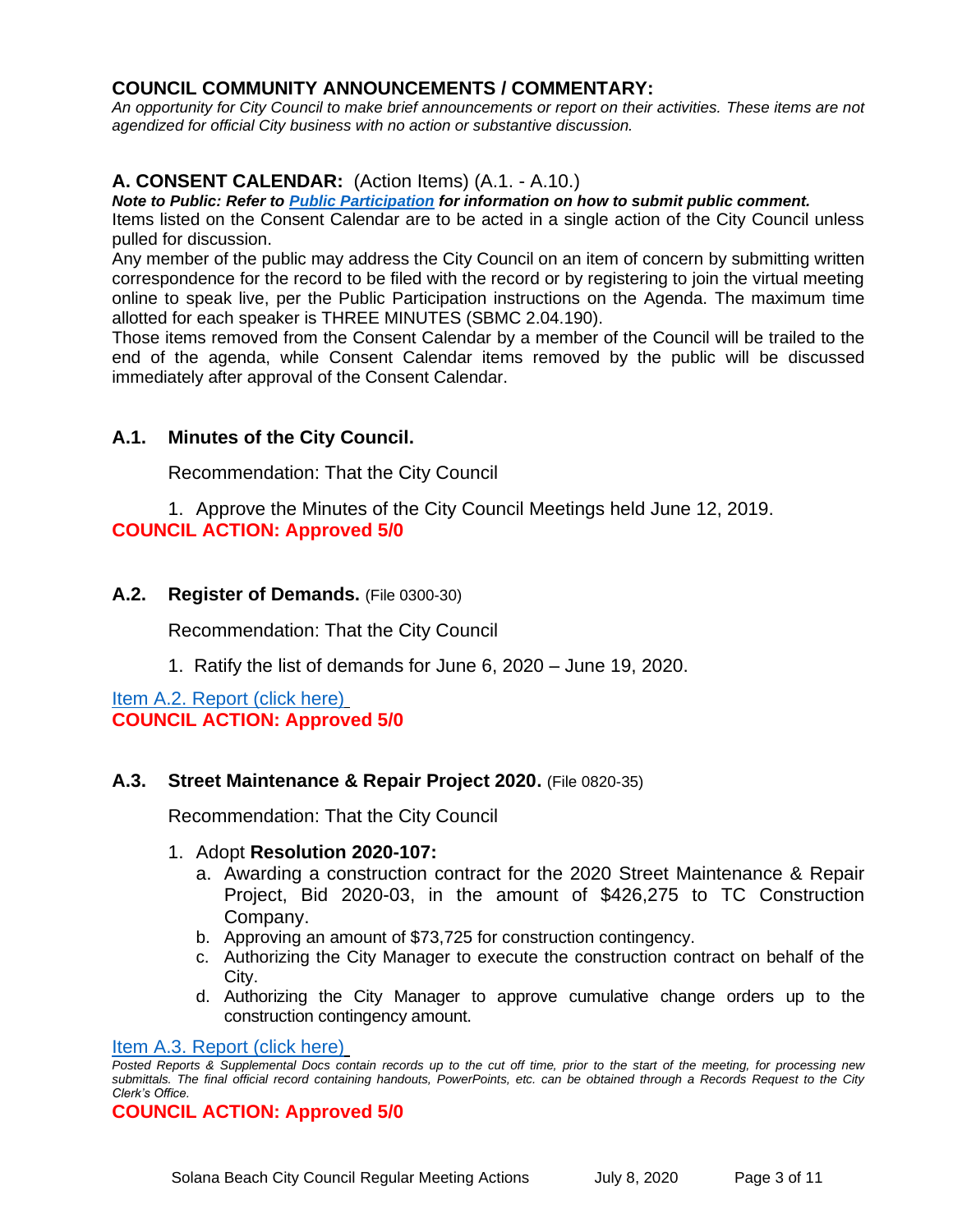# **A.4. Salary, Classification, and Compensation Plans Fiscal Year 2020/21.** (File 0520-10)

Recommendation: That the City Council

- 1. Adopt **Resolution 2020-096** approving the FY 2020/2021 Salary and Compensation schedules and the addition of the Permit Technician to the City's classification plan.
- 2. Adopt **Resolution 2020-097** approving the FY 2020/2021 Side Letter Agreements between the City and the Solana Beach Employees' Association-Miscellaneous Unit, Marine Safety Unit, and Solana Beach Fire Association.

[Item A.4. Report \(click here\)](https://solanabeach.govoffice3.com/vertical/Sites/%7B840804C2-F869-4904-9AE3-720581350CE7%7D/uploads/Item_A.4._Report_(click_here)_07-08-02-Att9_Placeholder_-_O.pdf)

*Posted Reports & Supplemental Docs contain records up to the cut off time, prior to the start of the meeting, for processing new submittals. The final official record containing handouts, PowerPoints, etc. can be obtained through a Records Request to the City Clerk's Office.*

**COUNCIL ACTION: Approved 5/0**

## **A.5. Local Early Action Planning (LEAP) Grant Program Submittal.** (File 0350-44)

Recommendation: That the City Council

#### 1. Adopt **Resolution 2020-109:**

- a. Authorizing/ratifying submittal of a LEAP Grant application to the California State Department of Housing and Community Development.
- b. Authorizing the City Manager to act on behalf of the City of Solana Beach, in consultation with the City Attorney, to negotiate and execute all agreements and amendments necessary to comply with the grant requirements.

[Item A.5. Report \(click here\)](https://solanabeach.govoffice3.com/vertical/Sites/%7B840804C2-F869-4904-9AE3-720581350CE7%7D/uploads/Item_A.5._Report_(click_here)_07-08-20_-_O.pdf)

**COUNCIL ACTION: Approved 5/0**

# **A.6. Solana Beach Pump Station Upgrades Notice of Completion.** (File 1040-30)

Recommendation: That the City Council

- 1. Adopt **Resolution 2020-106:**
	- a. Authorizing the City Manager to execute a change order with PCL Construction in the amount of \$138,716.
	- b. Accepting as complete the Solana Beach Sewer Pump Station Upgrades Project, Bid 2018-02, constructed by PCL Construction.
	- c. Authorizing the City Clerk to file a Notice of Completion.

#### [Item A.6. Report \(click here\)](https://solanabeach.govoffice3.com/vertical/Sites/%7B840804C2-F869-4904-9AE3-720581350CE7%7D/uploads/Item_A.6._Report_(click_here)_07-08-20_-_O.pdf)

*Posted Reports & Supplemental Docs contain records up to the cut off time, prior to the start of the meeting, for processing new submittals. The final official record containing handouts, PowerPoints, etc. can be obtained through a Records Request to the City Clerk's Office.*

*Posted Reports & Supplemental Docs contain records up to the cut off time, prior to the start of the meeting, for processing new submittals. The final official record containing handouts, PowerPoints, etc. can be obtained through a Records Request to the City Clerk's Office.*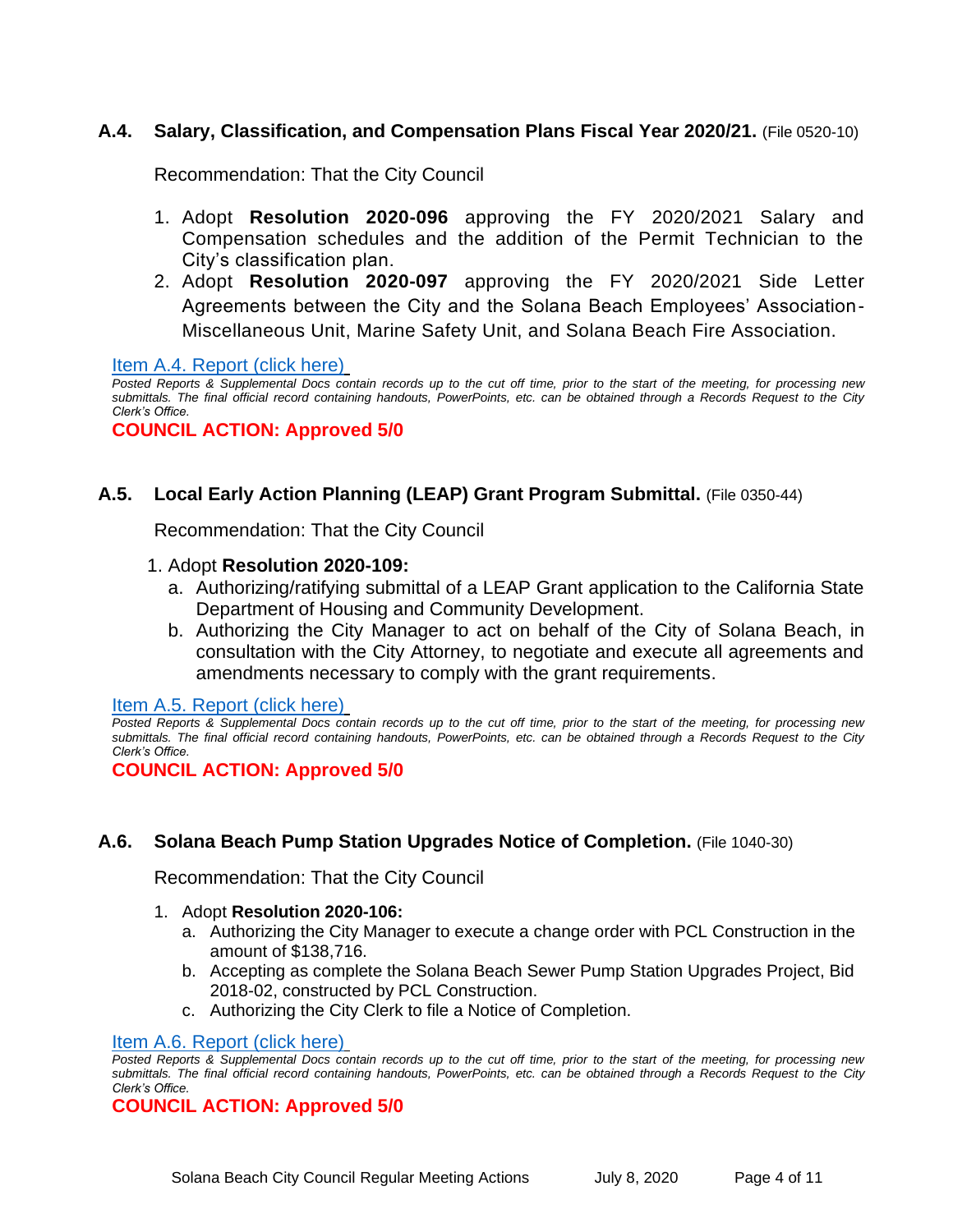## **A.7. Water Damage Remediation and Restoration at City Hall and the Fire Station.** (File 1040-44)

Recommendation: That the City Council

- 1. Adopt **Resolution 2020-108**:
	- a. Awarding the construction contract to War Rhino, Inc. in the amount of \$83,096.77 for the Solana Beach City Hall and Fire Station Water Damage Remediation and Restoration Project, Bid No. 2020-02.
	- b. Approving an amount of \$25,000 for construction contingency.
	- c. Authorizing the City Manager to execute the construction contract on behalf of the City.
	- d. Authorizing the City Manager to approve cumulative change orders up to the construction contingency amount.
	- e. Authorizing the City Manager to execute a Professional Services Agreement with ET&T Indoor Environmental, in the amount of \$20,000, for compliance testing services.

## [Item A.7. Report \(click here\)](https://solanabeach.govoffice3.com/vertical/Sites/%7B840804C2-F869-4904-9AE3-720581350CE7%7D/uploads/Item_A.7._Report_(click_here)_07-08-20_-_O.pdf)

*Posted Reports & Supplemental Docs contain records up to the cut off time, prior to the start of the meeting, for processing new submittals. The final official record containing handouts, PowerPoints, etc. can be obtained through a Records Request to the City Clerk's Office.*

**COUNCIL ACTION: Approved 5/0**

**A.8. Risk Management Contract for Worker Compensation Claims Administration with Tri-Star**. (File 0180-70)

Recommend that the City Council:

- 1. Adopt **Resolution 2020-113**:
	- a. Ratifying the Tri-Star contract executed by the City for worker compensation claims administration services for the period July 1, 2019 to June 30, 2020.
	- b. Authorizing the City Manager to extend the agreement for up to three additional years at the City's option.

[Item A.8. Report \(click here\)](https://solanabeach.govoffice3.com/vertical/Sites/%7B840804C2-F869-4904-9AE3-720581350CE7%7D/uploads/Item_A.8._Report_(click_here)_07-08-20.pdf)

*Posted Reports & Supplemental Docs contain records up to the cut off time, prior to the start of the meeting, for processing new submittals. The final official record containing handouts, PowerPoints, etc. can be obtained through a Records Request to the City Clerk's Office.*

**COUNCIL ACTION: Approved 5/0**

# **A.10. Special Counsel Services Agreement for Municipal Election.** (File 0400-05)

The Staff recommends that the City Council:

1. Adopt **Resolution 2020-114** approving and authorizing the City Manager to execute a Professional Services Agreement for Special Counsel Services for Municipal Elections between the City of Solana Beach and Best Best & Krieger LLP.

## [Item A.10. Report \(click here\)](https://solanabeach.govoffice3.com/vertical/Sites/%7B840804C2-F869-4904-9AE3-720581350CE7%7D/uploads/Item_A.10._Report_(click_here)_07-08-20_-_O.pdf)

*Posted Reports & Supplemental Docs contain records up to the cut off time, prior to the start of the meeting, for processing new submittals. The final official record containing handouts, PowerPoints, etc. can be obtained through a Records Request to the City Clerk's Office.*

**COUNCIL ACTION: Approved 5/0**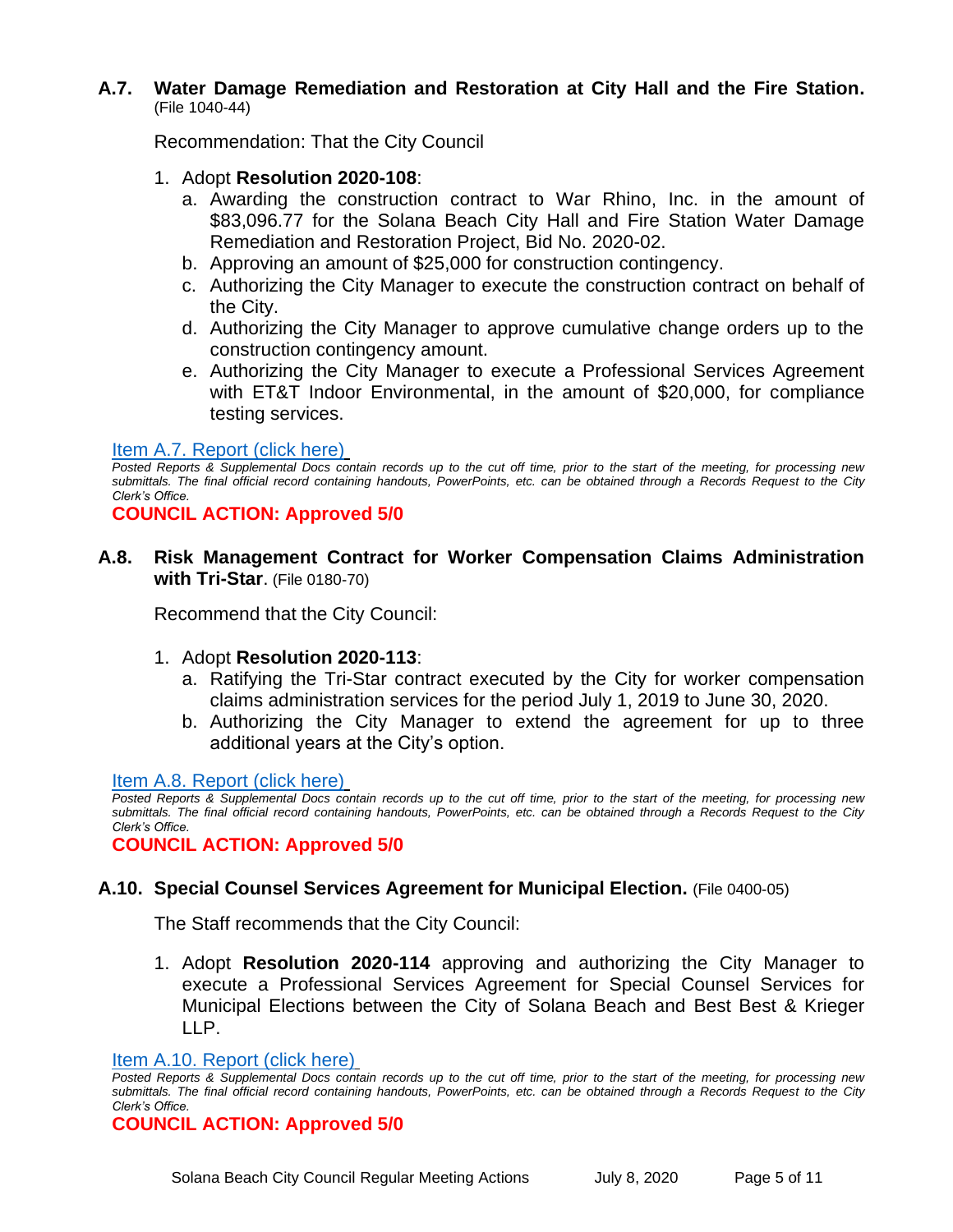# **B. PUBLIC HEARINGS:** (B.1. – B.3.)

*Note to Public: Refer to Public Participation for information on how to submit public comment.* 

This portion of the agenda provides citizens an opportunity to express their views on a specific issue, as required by law after proper noticing, by submitting written comments for the record or by registering to join the virtual meeting online to speak live, per the Public Participation instructions on the Agenda.

After considering all of the evidence, including written materials and oral testimony, the City Council must make a decision supported by findings and the findings must be supported by substantial evidence in the record.

An applicant or designee(s) for a private development/business project, for which the public hearing is being held, is allotted a total of fifteen minutes to speak, as per SBMC 2.04.210. A portion of the fifteen minutes may be saved to respond to those who speak in opposition. All other speakers have three minutes each.

# **B.1. Public Hearing: Rate Increase (Prop 218) for EDCO Waste and Recycling Services.** (File 1030-15)

The Staff recommends that the City Council:

- 1. Conduct the Public Hearing: Open the public hearing, Report Council disclosures, Receive public testimony, Close the public hearing.
- 2. Following the Public Hearing, consider adopting **Resolution 2020-110** approving EDCO's rate review request increasing solid waste and recycling rates for FY 2020–21 in accordance with the Franchise Agreement.

#### [Item B.1. Report \(click here\)](https://solanabeach.govoffice3.com/vertical/Sites/%7B840804C2-F869-4904-9AE3-720581350CE7%7D/uploads/Item_B.1._Report_(click_here)_07-08-20_-_O.pdf)

*Posted Reports & Supplemental Docs contain records up to the cut off time, prior to the start of the meeting, for processing new submittals. The final official record containing handouts, PowerPoints, etc. can be obtained through a Records Request to the City Clerk's Office.*

## **COUNCIL ACTION: Approved 5/0**

# **B.2. Public Hearing: 1530 Santa Sabina DRP/SDP, Applicant: Dillard, Case #17-19- 11.** (File 0600-40)

The proposed project meets the minimum objective requirements under the SBMC, may be found to be consistent with the General Plan and may be found, as conditioned, to meet the discretionary findings required as discussed in this report to approve a DRP and administratively issue an SDP. Therefore, Staff recommends that the City Council:

- 1. Conduct the Public Hearing: Open the Public Hearing, Report Council Disclosures, Receive Public Testimony, and Close the Public Hearing.
- 2. Find the project exempt from the California Environmental Quality Act pursuant to Section 15303 of the State CEQA Guidelines; and
- 3. If the City Council makes the requisite findings and approves the project, adopt **Resolution 2020-105** conditionally approving a DRP and an SDP for a first- and second-story addition and remodel to an existing two-story single-family residence with an attached garage, and perform associated site improvements at 1530 Santa Sabina Court.

#### [Item B.2. Report \(click here\)](https://solanabeach.govoffice3.com/vertical/Sites/%7B840804C2-F869-4904-9AE3-720581350CE7%7D/uploads/Item_B.2._Report_(click_here)_07-02-20_Part_1.pdf)

#### [Report Attachment 2](https://www.dropbox.com/sh/j51e0ip7j6s1s72/AACn8lpY4Xof-Mg6QqCNAKrTa?dl=0)

*Posted Reports & Supplemental Docs contain records up to the cut off time, prior to the start of the meeting, for processing new submittals. The final official record containing handouts, PowerPoints, etc. can be obtained through a Records Request to the City Clerk's Office.*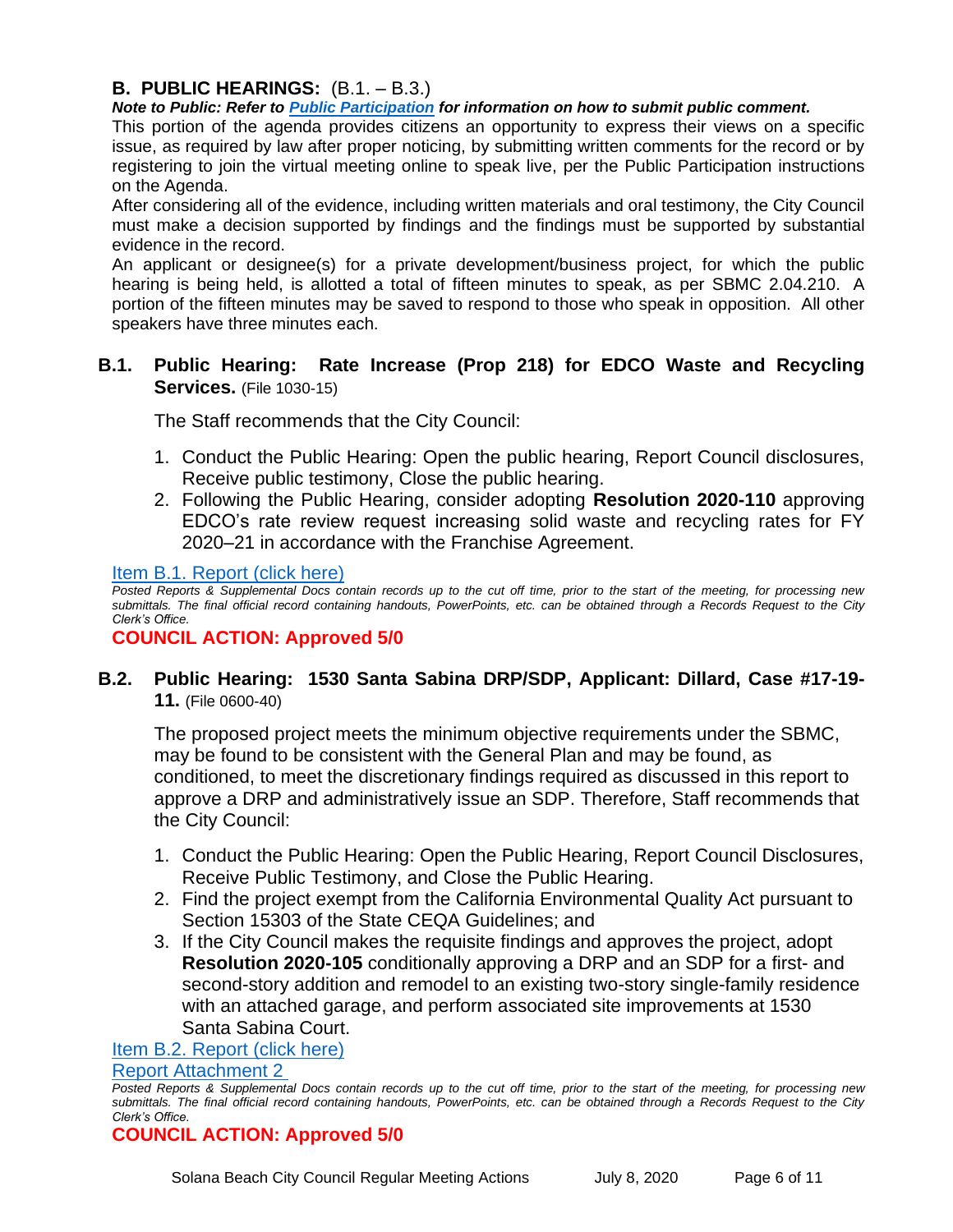# **B.3. Public Hearing: 218 S. Granados, Applicant: Wilson, Case 17-19-10.** (File 0600-40)

The proposed project meets the minimum zoning requirements under the SBMC, may be found to be consistent with the General Plan and may be found, as conditioned, to meet the discretionary findings required as discussed in this report to approve a DRP and SDP. Therefore, Staff recommends that the City Council:

- 1. Conduct the continued Public Hearing: Report Council Disclosures, Receive Public Testimony, and Close the Public Hearing
- 2. Find the project exempt from the California Environmental Quality Act pursuant to Section 15301 of the State CEQA Guidelines; and
- 3. If the City Council makes the requisite findings and approves the project, adopt **Resolution 2020-100** conditionally approving a DRP and SDP to construct a main floor square footage addition to attach the existing detached garage to the existing residence and construct an Accessory Dwelling Unit on top of the existing garage and perform associated site improvements at 218 S. Granados Avenue.

#### [Item B.3. Report \(click here\)](https://solanabeach.govoffice3.com/vertical/Sites/%7B840804C2-F869-4904-9AE3-720581350CE7%7D/uploads/Item_B.3._Report_(click_here)_07-08-20_-_O.pdf)

## **COUNCIL ACTION: Approved 5/0**

#### **C. STAFF REPORTS:** (C.1. – C.4.)

*Note to Public: Refer to Public Participation for information on how to submit public comment.* 

Any member of the public may address the City Council on an item of concern by submitting written correspondence for the record to be filed with the record or by registering to join the virtual meeting online to speak live, per the Public Participation instructions on the Agenda. The maximum time allotted for each speaker is THREE MINUTES (SBMC 2.04.190).

*Posted Reports & Supplemental Docs contain records up to the cut off time, prior to the start of the meeting, for processing new submittals. The final official record containing handouts, PowerPoints, etc. can be obtained through a Records Request to the City Clerk's Office.*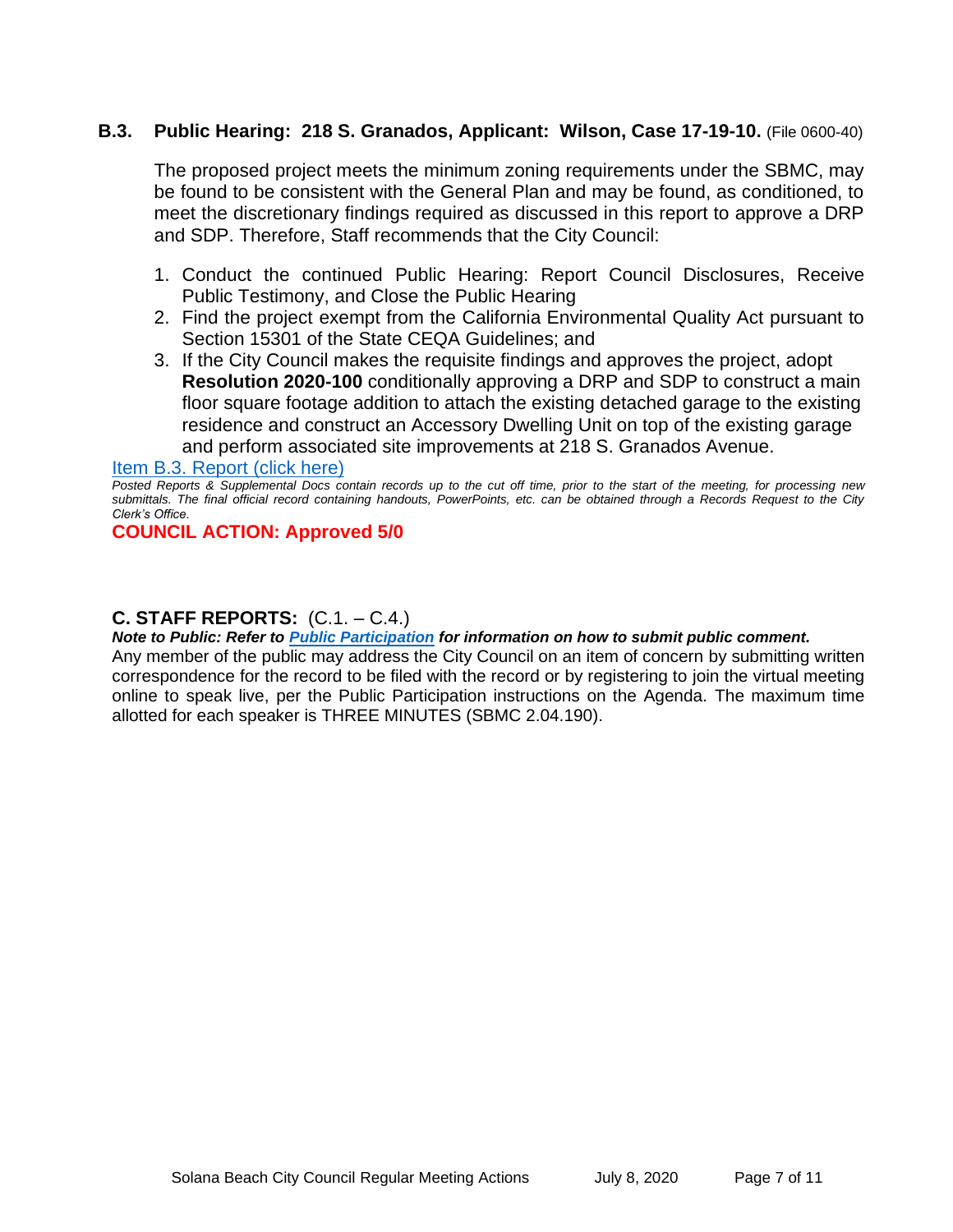# **C.1. Community Grant Awards FY 2020/21**. (File 0330-25)

Recommendation: That the City Council:

- 1. Select the FY 2020/21 Community Grant Program recipients and identify an award amount to each recipient.
- 2. Adopt **Resolution 2020-111** authorizing the funding for the selected community grant applicants for financial assistance under the FY 2020/21.

#### [Item C.1. Report](https://solanabeach.govoffice3.com/vertical/Sites/%7B840804C2-F869-4904-9AE3-720581350CE7%7D/uploads/Item_C.1._Report_(click_here)_07-08-20_-_O.pdf)

[Staff Report Update 1 \(7-8 at 12:50pm\)](https://solanabeach.govoffice3.com/vertical/Sites/%7B840804C2-F869-4904-9AE3-720581350CE7%7D/uploads/Item_C.1._Staff_Report_Update_1_(updated_7-8_at_1250pm)_-_O.pdf)

*Posted Reports & Supplemental Docs contain records up to the cut off time, prior to the start of the meeting, for processing new submittals. The final official record containing handouts, PowerPoints, etc. can be obtained through a Records Request to the City Clerk's Office.*

## **COUNCIL ACTION: Approved 5/0**

| \$3,000  |
|----------|
| \$1,500  |
| \$5,000  |
| \$5,000  |
| \$4,500  |
| \$2,500  |
| \$2,500  |
| \$5,000  |
| \$2,500  |
| \$5,000  |
| \$3,000  |
| \$1,000  |
| \$5,000  |
| \$45,000 |
|          |

# **C.2. Fiscal Year 2020/21 Adopted Budget Adjustments.** (File 0330-30)

Staff recommends the City Council consider

1. Adopt **Resolution 2020-101** authorizing adjustments to the Fiscal Year 2020/21 Adopted Budget.

[Item C.2. Report \(click here\)](https://solanabeach.govoffice3.com/vertical/Sites/%7B840804C2-F869-4904-9AE3-720581350CE7%7D/uploads/Item_C_.2._Report_(click_here)_07-80-20.pdf)

[Staff Report Update 1 \(7-8 at 4:00pm\)](https://www.dropbox.com/sh/ntgh39dvzpyfe9y/AADzfrDLj7IHoqVOPoPofnmFa?dl=0)

*Posted Reports & Supplemental Docs contain records up to the cut off time, prior to the start of the meeting, for processing new submittals. The final official record containing handouts, PowerPoints, etc. can be obtained through a Records Request to the City Clerk's Office.*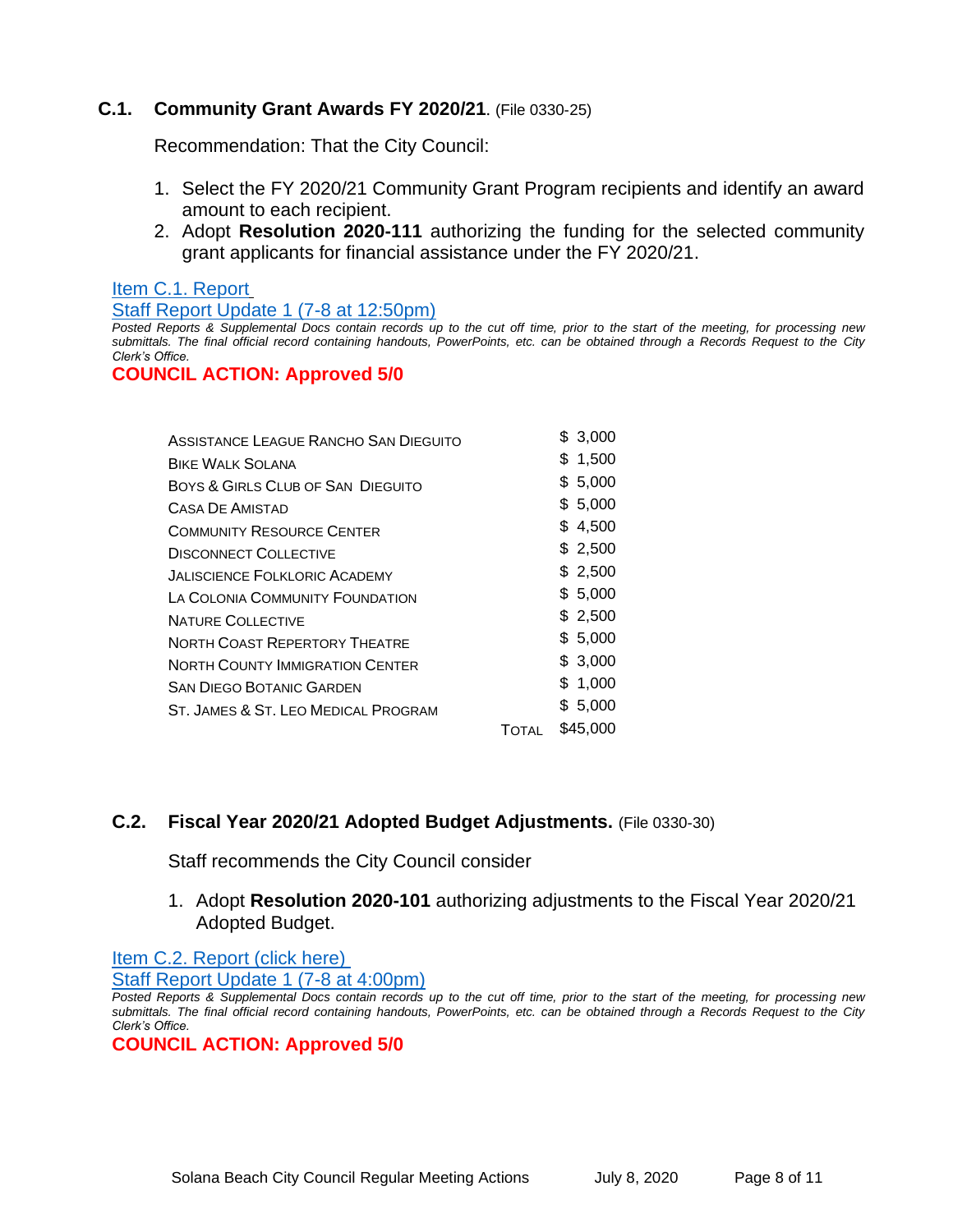# **C.3. Solana Beach's \$175,000 Guaranty for a \$2,500,000 Credit Option to Clean Energy Alliance.** (File 1010-46)

Recommendation: That the City Council

- 1. Adopt **Resolution 2020-112**:
	- a. Authorizing the City of Solana Beach to provide up to a \$175,000 guaranty for a \$2,500,000 credit option for the CEA as proposed by RCB or 3<sup>rd</sup> party approved by the CEA Board.
	- b. Authorizing the City Manager to act on behalf of the City, in consultation with the City Attorney, to negotiate and execute all agreements and amendments necessary for the guaranty.

Item C.3. Report (click here)

*Posted Reports & Supplemental Docs contain records up to the cut off time, prior to the start of the meeting, for processing new submittals. The final official record containing handouts, PowerPoints, etc. can be obtained through a Records Request to the City Clerk's Office.*

**COUNCIL ACTION: Approved 5/0**

# **C.4. Discuss and Consider a Resolution 2020-116 Supporting and Standing in Solidarity with Black Residents and Communities of Color in the City of Solana Beach.** (File 0480-75) – *added 7-5-20 3pm*

Staff recommends the City Council:

1. Consider adopting Resolution 2020-116.

[Item C.4. Report \(click here\)](https://solanabeach.govoffice3.com/vertical/Sites/%7B840804C2-F869-4904-9AE3-720581350CE7%7D/uploads/Item_C.4._Report_(click_here)_07-08-20_-_O.pdf) 

[Supplement Items \(7-8-20, 8am\)](https://www.dropbox.com/preview/Council%20Meetings/Staff%20Report%20Linked%20Documents/07-08-20%20Mtg/Blue%20Folders/C.4.%20Blue%20Folders/Item%20C.4.%20Supplemental%20Docs%20(Updated%207-8%20at%208am).pdf?role=personal)

*Posted Reports & Supplemental Docs contain records up to the cut off time, prior to the start of the meeting, for processing new submittals. The final official record containing handouts, PowerPoints, etc. can be obtained through a Records Request to the City Clerk's Office.*

**COUNCIL ACTION: Approved 5/0**

# **A.9. Initial Legislative Priority List for Lobbying Purposes.** (File 0480-05)

Recommendation: That the City Council

1. Adopt **Resolution 2020-115** approving the Legislative Priority List for FY 2020/21.

[Item A.9. Report \(click here\)](https://solanabeach.govoffice3.com/vertical/Sites/%7B840804C2-F869-4904-9AE3-720581350CE7%7D/uploads/Item_A.9._Report_(click_here)_07-08-20_-_O.pdf)

*Posted Reports & Supplemental Docs contain records up to the cut off time, prior to the start of the meeting, for processing new submittals. The final official record containing handouts, PowerPoints, etc. can be obtained through a Records Request to the City Clerk's Office.*

**COUNCIL ACTION: Approved 5/0 with modifications to procedures.** 

## **COMPENSATION & REIMBURSEMENT DISCLOSURE:**

GC: Article 2.3. Compensation: 53232.3. (a) Reimbursable expenses shall include, but not be limited to, meals, lodging, and travel. 53232.3 (d) Members of a legislative body shall provide brief reports on meetings attended at the expense of the local agency "*City*" at the next regular meeting of the legislative body.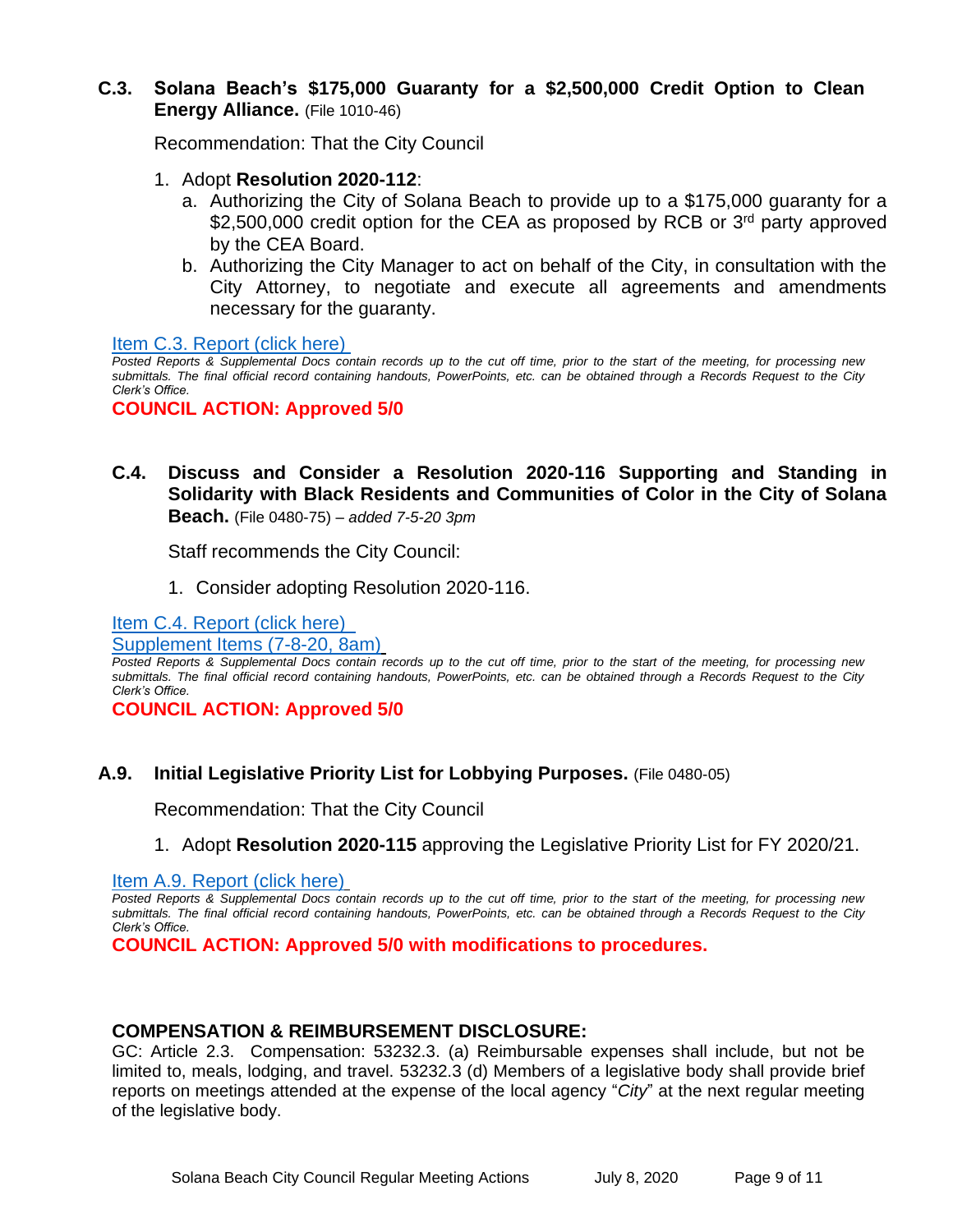# **COUNCIL COMMITTEE REPORTS:** [Council Committees](https://www.ci.solana-beach.ca.us/index.asp?SEC=584E1192-3850-46EA-B977-088AC3E81E0D&Type=B_BASIC)

## **REGIONAL COMMITTEES: (outside agencies, appointed by this Council)**

- a. City Selection Committee (meets twice a year) Primary-Edson, Alternate-Zito
- b. County Service Area 17: Primary- Harless, Alternate-Edson
- c. Escondido Creek Watershed Authority: Becker /Staff (no alternate).
- d. League of Ca. Cities' San Diego County Executive Committee: Primary-Becker, Alternate-Harless and any subcommittees.
- e. League of Ca. Cities' Local Legislative Committee: Primary-Harless, Alternate-Becker
- f. League of Ca. Cities' Coastal Cities Issues Group (CCIG): Primary-Becker, Alternate-Harless
- g. North County Dispatch JPA: Primary-Harless, Alternate-Becker
- h. North County Transit District: Primary-Edson, Alternate-Becker
- i. Regional Solid Waste Association (RSWA): Primary-Hegenauer, Alternate-Becker
- j. SANDAG: Primary-Zito, 1<sup>st</sup> Alternate-Edson, 2<sup>nd</sup> Alternate-Becker, and any subcommittees.
- k. SANDAG Shoreline Preservation Committee: Primary-Hegenauer, Alternate-Zito
- l. San Dieguito River Valley JPA: Primary-Hegenauer, Alternate-Zito
- m. San Elijo JPA: Primary-Zito, Primary-Becker, Alternate-City Manager
- n. 22<sup>nd</sup> Agricultural District Association Community Relations Committee: Primary-Edson, Primary-**Harless**

# **STANDING COMMITTEES: (All Primary Members)** *(Permanent Committees)*

- a. Business Liaison Committee Zito, Edson.
- b. Fire Dept. Management Governance & Organizational Evaluation Harless, Hegenauer
- c. Highway 101 / Cedros Ave. Development Committee Edson, Becker
- d. Parks and Recreation Committee Zito, Harless
- e. Public Arts Committee Edson, Hegenauer
- f. School Relations Committee Hegenauer, Harless
- g. Solana Beach-Del Mar Relations Committee Zito, Edson

# **ADJOURN:**

# *Next Regularly Scheduled Meeting is August 26, 2020*

*Always refer the City's website Event Calendar for Special Meetings or an updated schedule. Or Contact City Hall 858-720-2400 [www.cityofsolanabeach.org](http://www.cityofsolanabeach.org/)* 

## **AFFIDAVIT OF POSTING**

*STATE OF CALIFORNIA COUNTY OF SAN DIEGO CITY OF SOLANA BEACH*

§

I, Angela Ivey, City Clerk of the City of Solana Beach, do hereby certify that this Agenda for the July 8, 2020 Council Meeting was called by City Council, Successor Agency to the Redevelopment Agency, Public Financing Authority, and the Housing Authority of the City of Solana Beach, California, was provided and posted on July 2, 2020 at 5:00 p.m. on the City Bulletin Board at the entrance to the City Council Chambers. Said meeting is held at 4:00 p.m., June 24, 2020, in the Council Chambers, at City Hall, 635 S. Highway 101, Solana Beach, California.

Angela Ivey, City Clerk \* City of Solana Beach, CA